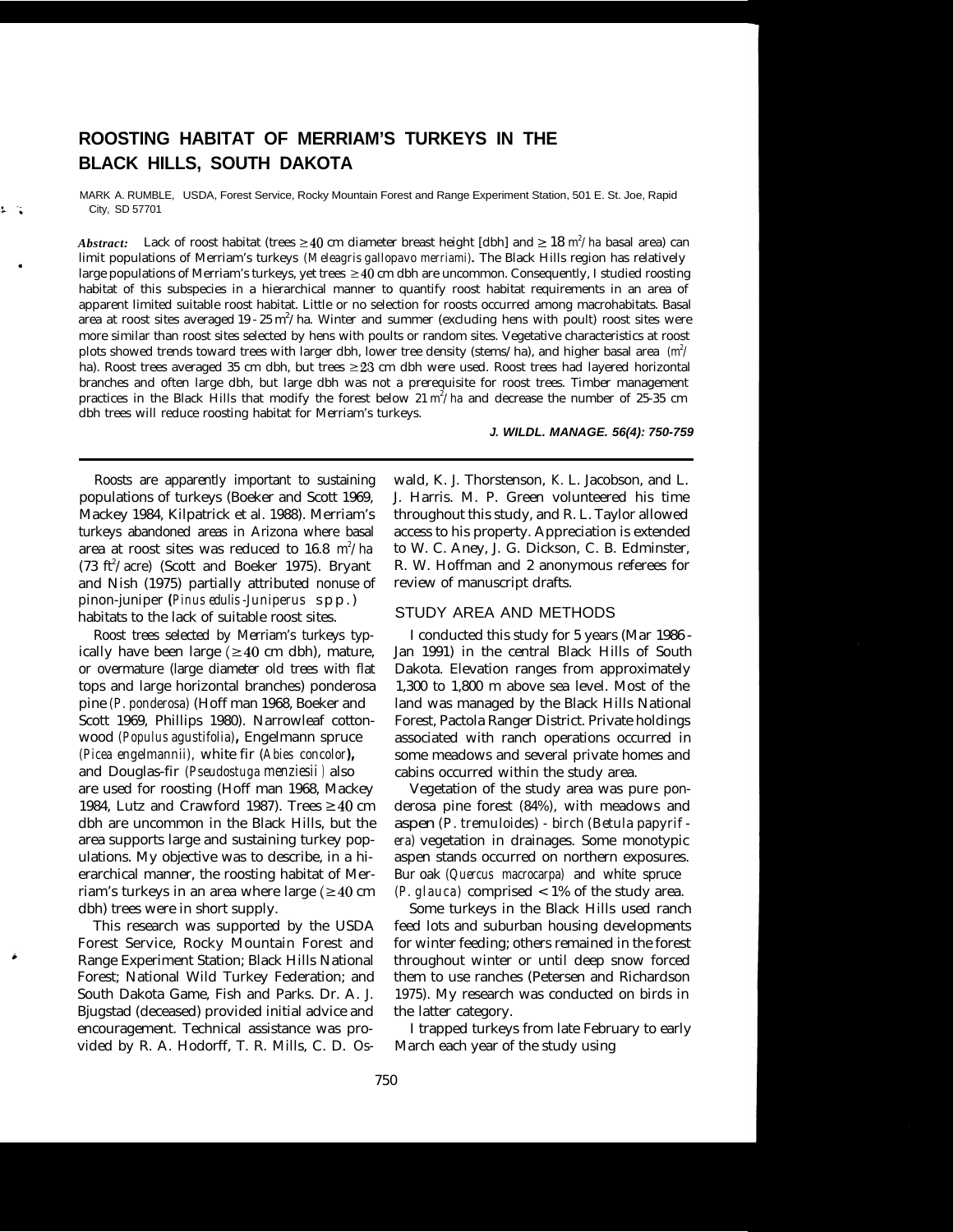ralose (Williams 1966), drop nets, or rocket nets. Eighty-eight individual turkeys (63 females and 25 males) were fitted with back-pack mounted radio transmitters having a mass of approximately 108 g. The fewest number of marked birds in any year was 13. Actual number of birds in the field at any time was a function of survival (up to 4-5 yr) and annual mortality.

During the first 3 years, I located approximately 1 roost/month; during the last 2 years, approximately **1** roost/week was located. Turkeys are gregarious with some mingling and exchange among flocks. Usually > 1 radiomarked bird was located at a roost. During winter, birds occasionally used the same roost repeatedly. Individual roost sites were included in the sampling only once, and co-occurrence of radio-marked birds at a roost site was treated as 1 observation. I selected roosts from different flocks to ensure adequate representation of all radio-marked birds. Over the course of the study, 158 roosts were located.

# Habitat Descriptions

*Macrohabitats.* -I determined turkey roosting habitat using a hierarchical approach to habitat selection (Johnson 1980). Macrohabitats were the lowest level of habitat delineation and corresponded to third-order habitats (Johnson 1980). Macrohabitats were numerically identified geographical units, the boundaries of which were defined by watershed topography (ridges and drainages) or distinct changes in vegetation type. Typically, these were 4- to 32-ha land units; although smaller size macrohabitats were delineated if distinct vegetation types such as aspenbirch or meadows could be identified on 1:24,000 aerial photographs. I assigned private lands in the study area to macrohabitats based on interpretation of aerial photographs; boundaries of adjacent macrohabitats were extended if the vegetation type was continuous, or new boundaries were assigned if changes in vegetation were apparent. I delineated 9 macrohabitat categories and 513 geographical units for my study. Macrohabitats were described vegetatively based on dominant species of vegetation, diameter breast height (dbh), and overstory canopy cover (Buttery and Gillam 1983). Dominant vegetation type included ponderosa pine, aspen-birch, oak, spruce, and meadows. Dbh categories included  $2.5-22.9$  cm and  $>22.9$  cm; overstory canopy cover included 0-40, 41 - 70 and 71 - 100%. I estimated overstory canopy cover of macrohabitats from the following relationship developed for the Black Hills: overstory canopy developed for the black Films. Overstory can<br>oper  $(\% ) = 2.23*$ basal area  $(m^2/ha) - 1.94$  (Bennett 1984). These procedures for describing macrohabitats are used by Rocky Mountain Region National Forests for modelling wildlife habitat relationships.

*Microhabitats.* -I evaluated microhabitat at roosts at 3 scales of resolution (roost site, roost plot, and roost tree), which represented fourth and higher orders of habitat selection (Johnson 1980). Vegetation measurements at microhabitats included basal area  $(m^2/ha)$ , density of trees (stems/ha), average dbh, slope, aspect, and overstory canopy cover. Three plots were sampled at each roost site: one at the roost, and one 30 m in each direction on the contour. Basal area, tree density, and dbh were recorded for trees using a 10-factor prism to determine sample trees at each plot. Aspect was determined from a down-hill compass bearing, percent slope was estimated with a clinometer, and overstory canopy cover (%) was estimated with a spherical densiometer (Lemmon 1956, Griffing 1985).

During the last 2 years of the study, I expanded microhabitat data collection to include silvicultural prescription, time since cut, stand structure, location on the slope, fuels (tons [M]/ ha), and roost tree characteristics. I classified prescriptions as: no cut, no evidence of past cutting at the roost site; clearcut, most or all trees removed in an area pattern (occasionally some small diameter trees would be left); commercial thin, evidence that past cutting had removed several to most mature trees (included past selective harvest); shelterwood seed cut, most trees harvested with remaining few trees of mature seed-producing size (basal area  ${\leq}9\,\text{m}^2/\text{ha}$ ); and precommercial thinning, small diameter trees cut and left in the forest. Time since cut was categorized as  $<2$  years, 2-5 years, and  $>5$  years. I classified stand structure as multistory or not based on the presence of 2 or more layers to the tree canopy. Location of roost on the slope was determined among 6 exclusive categories; ridge, top 25% upper 25% lower 25% bottom 25% and bottom. I estimated fuels for 2.5 to 7.6-cm and >7.6-cm diameter categories based on pictorial guides developed for the Black Hills (USDA For. Serv., Rocky Mt. Reg. 1982). Roost tree height, roost height, and spacing between branches at roost height were determined from ocular estimates.

The same microhabitat sampling scheme was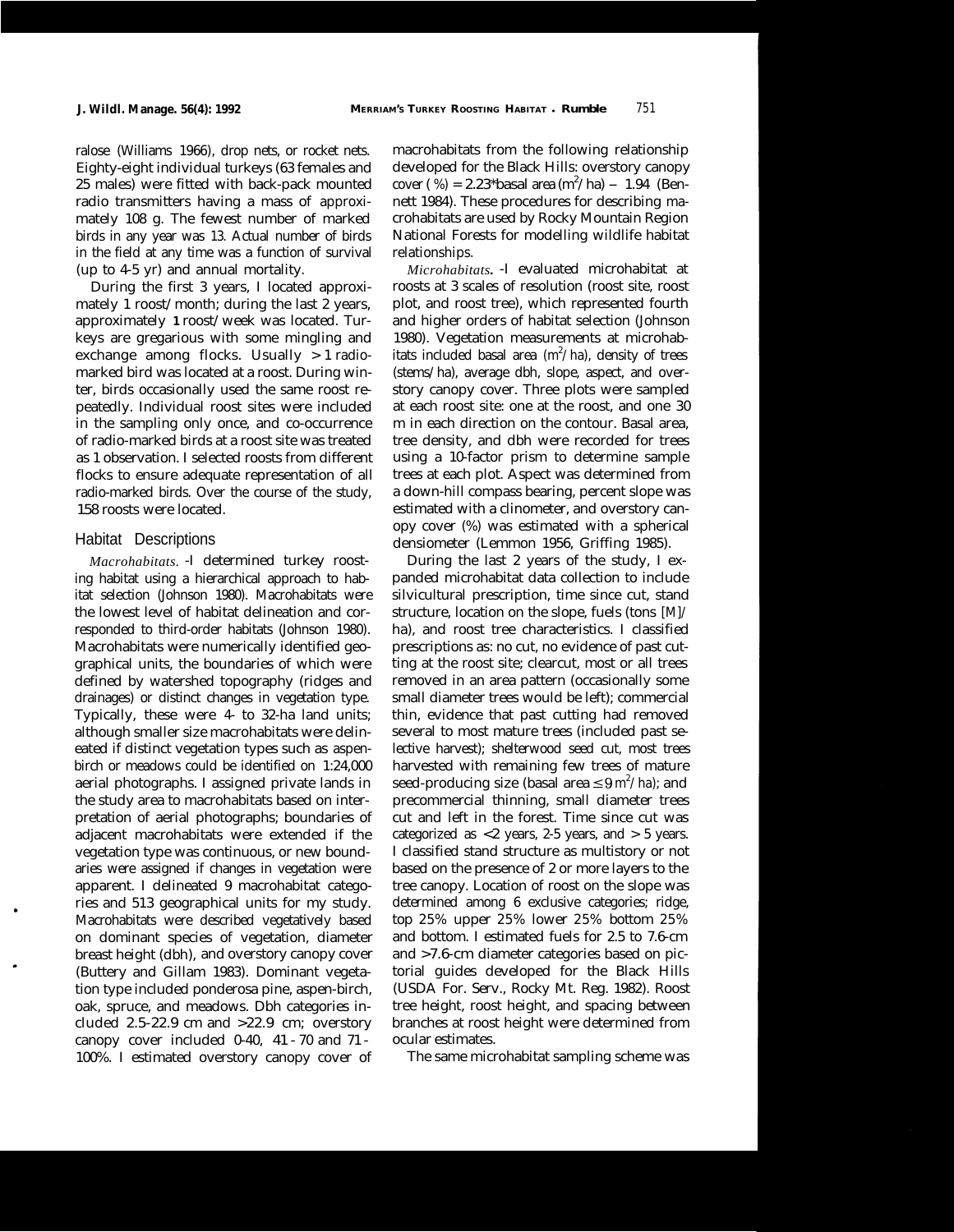used at 220 random sites within the study area. that basal area, tree density, dbh, and overstory random sampling of macrohabitats (described and plots 30 m away. above). Data pertaining to position on slope, tree height, roost height, and branch spacing were not collected at random sites.

## Analyses

ś

Habitat selection of hens with poults is distinct from other turkeys until poults are approximately 12 weeks old (Rumble 1990). Stratification of data by sex or age (subadult-adult) of turkeys during winter was impossible because mixed flocks frequently roosted together, and I could not correctly identify all birds. As a result, I used the following categories in analyses: winter, summer (excluding hens with poults), and hens with poults.

*Macrohabitats.* -Chi-square tests attempt to fit a specified model to a data set, and significance indicates deviations from the expected fit under the model. The model in each test was no interaction among factors of the contingency table, and hypotheses were stated in a positive sense (Steel and Torrie 1980: 496-499). I used Chi-square tests of independence to test hypotheses that macrohabitats used for roosting by turkeys (excluding hens with poults) were similar among seasons and that macrohabitats used for roosting by hens with poults were similar to other turkeys. Chi-square goodness-of-fit tests corrected for continuity (Cochran 1963: 57) were used to test hypotheses that selection of roosts by Merriam's turkeys among macrohabitats was similar to random expected use. In the overall Chi-square tests, I combined oak, spruce, and aspen habitats to reduce the number of cells with  $\leq$ 5 expected observations. These, and other macrohabitats were considered separately with Bonferroni confidence intervals around proportional use to determine which macrohabitats were selected disproportionately from expected use (Neu et al. 1974, Byers et al. 1984).

Microhabitats*.* -I weighted random data to account for deviations from proportional sampling of macrohabitats in the analyses. Analysis of variance procedures were used to test the hypothesis that vegetative characteristics at roost sites did not differ from random sites. I analyzed data that did not adhere to homogeneity of variance assumptions among groups using Welch's test, which is recommended when variances and sample sizes are not equal (Milliken and Johnson 1984). Paired t-tests were used to test hypotheses

Random sites were located based on stratified canopy cover did not differ between roost plots

I used Chi-square tests for independence to test hypotheses that aspect, prescription, time since cut, and stand structure were similar among roosts selected during winter, summer, and by hens with poults. Chi-square goodness-of-fit tests were used to test hypotheses of independence of these variables at roosts from random sites. I used Bonferroni confidence intervals (Neu et al. 1974) and standardized Chi-square residuals with a Bonferroni correction to the Z-statistic (if observed use was zero; Mosteller and Parunak 1985) to determine categories of these variables that deviated from random.

Terminology used in this study follows Johnson (1980) and Thomas and Taylor (1990). Habitat use implies utilization that was not compared to availability. Habitat selection implies use that was not compared to availability. Habitat preference required differential selection of resources given equal availability. Tests of hypotheses for aspect, time since cut, and stand structure considered all possible responses and significant deviations from random inferred preference or avoidance for these variables.

Statistical significance in this study was determined at  $\alpha \leq 0.10$ . Costs of Type II errors in the analyses were weighed against attaining higher probability confidence intervals. Because this research was directed toward providing managers with information regarding the effects of forest management on turkeys, Type II errors would be equivalent to incorrectly suggesting turkeys use habitats randomly. Type II errors would result in lack of management in forest ecosystems to enhance or maintain turkey habitat.

# RESULTS

# **Macrohabitats**

The use of macrohabitats by turkeys did not differ  $(P = 0.82)$  between summer (excluding hens with poults) and winter. Therefore, these data were pooled for further tests. Macrohabitats used for roosting by hens with poults differed  $(P = 0.03)$  from those used by other turkeys. Selection of macrohabitats for roosting by turkeys during summer and winter differed from random ( $P = 0.04$ ). However, few differences were apparent when proportional use of individual macrohabitats was compared to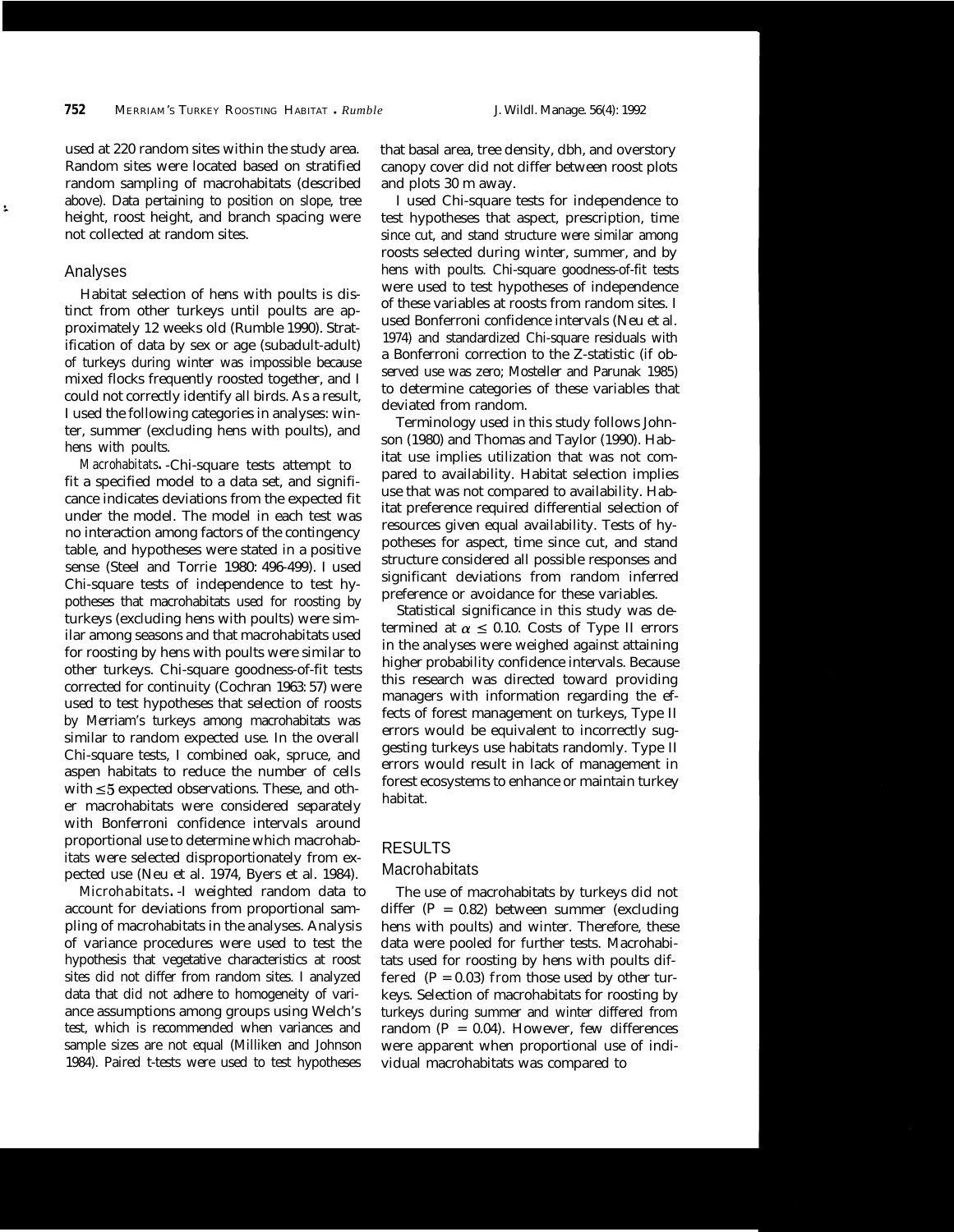|                 |                 |                         |                   |                               | Number of roosts |
|-----------------|-----------------|-------------------------|-------------------|-------------------------------|------------------|
| Habitat         | Dbh             | Percent canopy<br>cover | Proportional area | Hens with poults <sup>a</sup> | Summer/winterb   |
| Meadow          |                 |                         | 0.1016            | 2                             | 1°               |
| Pine            | $2.5 - 22.5$ cm | $0 - 40$                | 0.0701            |                               | 14               |
|                 |                 | $41 - 70$               | 0.1677            | 8                             | 24               |
|                 |                 | >70                     | 0.2173            | 4                             | 24               |
| Pine            | $>22.5$ cm      | $0 - 40$                | 0.0498            |                               | 2                |
|                 |                 | $41 - 70$               | 0.2083            | 19                            | 33               |
|                 |                 | >70                     | 0.1239            |                               | 18               |
| $\rm Other^{d}$ |                 | $0 - 100$               | 0.0616            | 3                             | 3                |

|  | Table 1. Selection of macrohabitats for roost sites by Merriam's turkeys in the Black Hills, South Dakota, 1986–91 |  |  |  |  |
|--|--------------------------------------------------------------------------------------------------------------------|--|--|--|--|
|--|--------------------------------------------------------------------------------------------------------------------|--|--|--|--|

<sup>a</sup> Poults were ≤12 weeks old.

b Summer and winter were pooled because no differences ( $P \ge 0.10$ ) occurred.

<sup>c</sup> Habitats selected less ( $P < 0.10$ ) than expected.

<sup>d</sup> Includes all dbh and overstory categories of aspen, oak, and spruce vegetation types.

tional area, and selection of meadows less than available was the only statistically significant deviation (Table 1). Macrohabitats selected by hens with poults were not different from random  $(P = 0.16)$ .

#### Microhabitats

Roost Sites.-During summer, basal area was higher ( $P = 0.01$ ) at roost sites selected by hens with poults than at roost sites selected by other turkeys (Table 2). Basal area at winter and summer roosts and random sites did not differ ( $P \ge$ 0.10). Density of trees did not differ ( $P \ge 0.10$ ) between summer and winter roost sites, but tree density at these roosts was lower ( $P \le 0.10$ ) than at roost sites of hens with poults and at random sites. Average dbh of trees at winter roost sites

was greater ( $P \le 0.10$ ) than at roost sites selected by hens with poults; average dbh at summer roosts did not differ ( $P \leq 0.10$ ) from that of winter or poult roosts. Average dbh at random sites was less ( $P < 0.10$ ) than at all roost sites selected by turkeys. Slope was similar among all roost sites but greater ( $P < 0.001$ ) than at random sites. Overstory canopy cover was greater  $(P \le 0.10)$  at winter roosts than at random sites, or roosts selected by hens with poults. Small diameter fuels (2.5–7.6 cm) were not different  $(P \le 0.10)$  among all roost sites, but were greater  $(P = 0.02)$  at random sites than at sites selected for winter roosts. No differences  $(P = 0.27)$  were found for large diameter fuels  $(>7.6cm$  diameter).

Chi-square analysis indicated that aspect,



Fig. 1. Distribution of aspect ( $n = 158$ ), prescription ( $n = 95$ ), CL = clearcut, NO = no evidence of timber harvest, CT = commercial thin, SC = shelterwood seed cut, PT = precommercial thin), time since cut ( $n = 44$ ) and stand structure ( $n = 95$ ) at roost and random sites in the Black Hills, South Dakota, 1986–91. Asterisk indicates roost and random sites differed ( $P \leq$  $0.10$ ).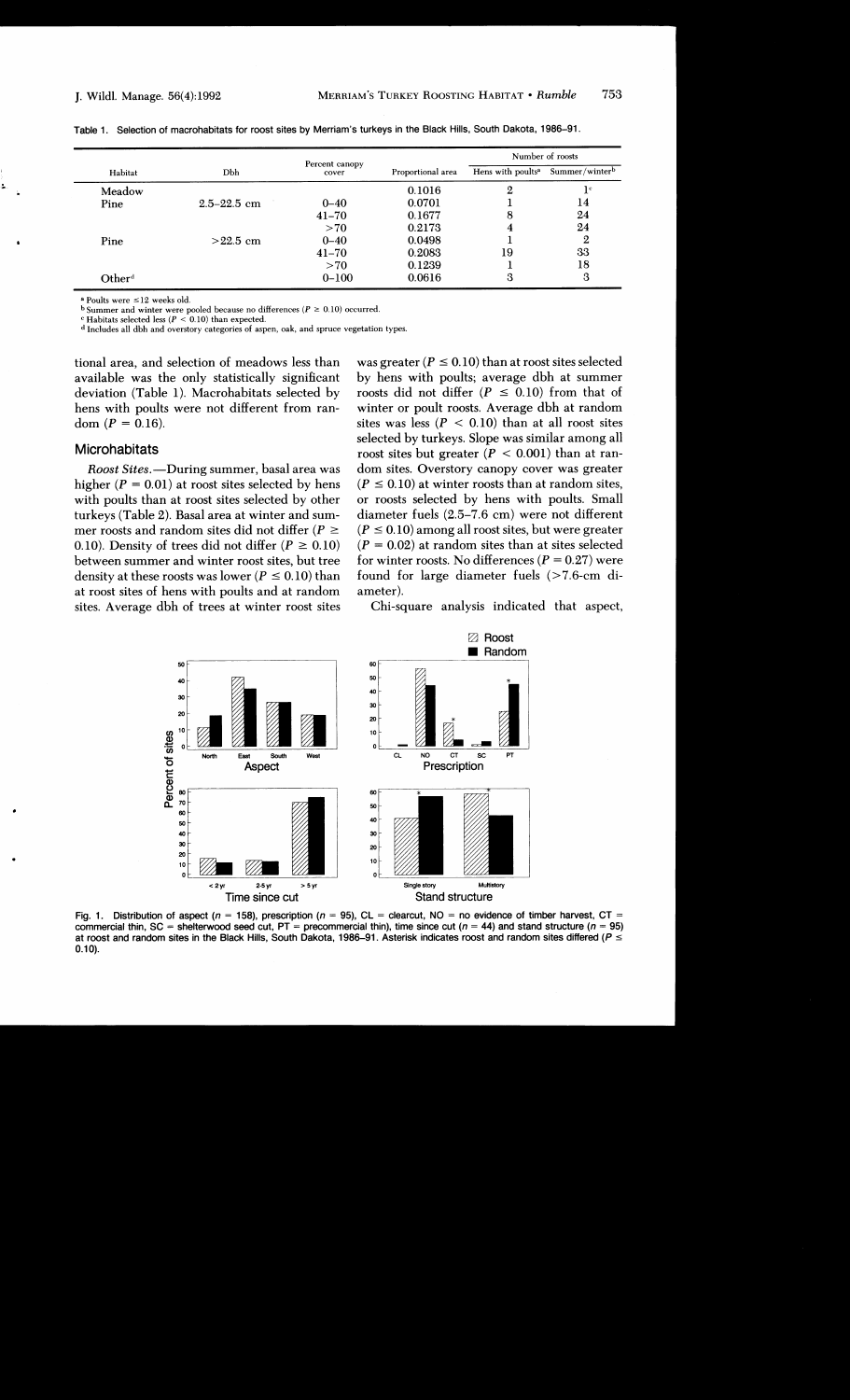| Habitat characteristicb           | Winter                      | <b>Summer</b>      | <b>Hens with poults</b> | Random              |
|-----------------------------------|-----------------------------|--------------------|-------------------------|---------------------|
| Basal area $(m^2/ha)$             | $22.4 + 1.1AB$ <sup>c</sup> | $19.4 \pm 1.1$ A   | $25.9 \pm 1.7B$         | $21.1 \pm 0.8AB$    |
| Tree density<br>(trees/ha)        | 598.2 $\pm$ 78.1A           | $534.4 \pm 97.1$ A | 973.3 $\pm$ 142.8B      | $1,001.6 \pm 75.1B$ |
| Diameter breast height (cm)       | $26.9 + 0.8A$               | $26.6 \pm 0.9AB$   | $23.3 \pm 1.1B$         | $19.7 \pm 1.6$ C    |
| Slope $(\%)$                      | $28.2 \pm 1.4$ A            | $30.3 \pm 2.2$ A   | $29.4 \pm 2.2$ A        | $22.9 \pm 0.9B$     |
| Overstory canopy cover (%)        | $58.3 + 1.4A$               | 53.1 $\pm 2.0AB$   | $52.6 \pm 2.6AB$        | $46.9 \pm 1.5B$     |
| Fuels $2.5-7.6$ cm $[tons(M)/ha]$ | $2.6 \pm 0.5$ A             | $2.4 \pm 0.4AB$    | $2.4 \pm 0.8AB$         | $3.8 \pm 0.2B$      |
| Fuels $>7.6$ cm [tons(M)/ha]      | $6.0 \pm 0.9$ A             | $5.2 \pm 0.9$ A    | $7.2 + 2.5A$            | $7.0 \pm 0.3$ A     |

Table 2. Microhabitat characteristics  $(R \pm SE)$  of roost sites and random sites in the Black Hills, South Dakota, 1986-91.

 $^{\text{a}}$   $n$  = 71, 48, and 39 for winter, summer, and broods, respectively, for basal area to overstory canopy cover.  $\text{n}$  = 49, 34, and 6 for winter, summer, and broods, respectively, for fuels variables.  $n$  = 220 for **were added after the first 2 years.**

**b** Conversions from metric to English units are: basal area  $(m^2/ha) = 0.2291*ft^2/$  are; density (trees/ha) = 2.471\*trees/acre; dbh (cm) = 2.54\*inch;**and fuels (metric tons/ha) = 2.24\*tons/acre.**

 $c$  Row means with different letters differ ( $P \le 0.10$ ); ANOVA or Welch's test.

prescription, time since cut, and stand structure did not differ ( $P \ge 0.40$ ) among roosts selected during summer, winter, or by hens with poults. Thus, these data were pooled for comparisons with random sites. Most (42%) roosts were located on slopes facing northeast to southeast (Fig. 1). However, no  $(P = 0.24)$  preference relative to aspect was noted. Of roosts located in areas of prior timber harvest activity, more occurred in stands that had been commercially thinned (selectively cut) and fewer occurred in precom-



Fig. 2. Distribution of Merriam's turkey roost trees per site  $(n = 158)$  and location on slopes  $(n = 95)$  in the Black Hills, South Dakota, 1986-91.

mercially thinned stands ( $P \le 0.10$ ) than at random. Turkeys tended to select roosts in stands with no evidence of timber harvest (57%) or that had been harvested at  $\geq$  5 years prior (78%). Neither of these latter variables differed from random ( $P \ge 0.10$ ). Merriam's turkey avoided  $(P = 0.0008)$  roosting in even-aged or single story stands.

The number of roost trees per site showed a significant negative exponential distribution  $(r^2)$  $= 0.97$ ,  $P \le 0.001$ ) (Fig. 2). Approximately 80% of the roost sites had  $\leq$ 3 roost trees, with nearly 40% having only 1 roost tree. More *(P <* 0.001) roost trees/site were found at winter roosts ( $\bar{x}$ )  $\pm$  SE = 3.2  $\pm$  0.2) than summer roosts ( $\bar{x} \pm$  SE  $= 2.2 \pm 0.3$ ; both of which were greater than sites selected by hens with poults ( $\bar{x}$  ± SE = 1.5  $\pm$  0.1). Eighty-five percent of all roosts were located on the upper half of slopes or on ridges.

**Roost Plots.**-There was a trend toward greater basal area, lower density of trees, and larger dbh at plots containing roosts versus those on adjacent plots (Table 3). Basal area was higher at plots containing the roost tree than plots 30 m away at summer roosts *(P = 0.08)* and roosts selected by hens with poults  $(P = 0.06)$ . During winter, density of trees at roosts was lower  $(P = 0.03)$  than on adjacent areas. Dbh at roost plots during winter and summer was greater  $(P = 0.04)$  than on adjacent plots. Hens with poults selected roosts with greater *(P =* 0.002) overstory canopy cover than on adjacent plots. Otherwise no differences in overstory canopy cover were evident at roosts versus adjacent plots.

*Roost Trees.* -Mean dbh of roost trees ( $\bar{x} \pm$  $SE = 37 \pm 0.5$  cm) was not different among summer, winter, or hen with poult roosts *(P =*

However, the distribution of dbh for trees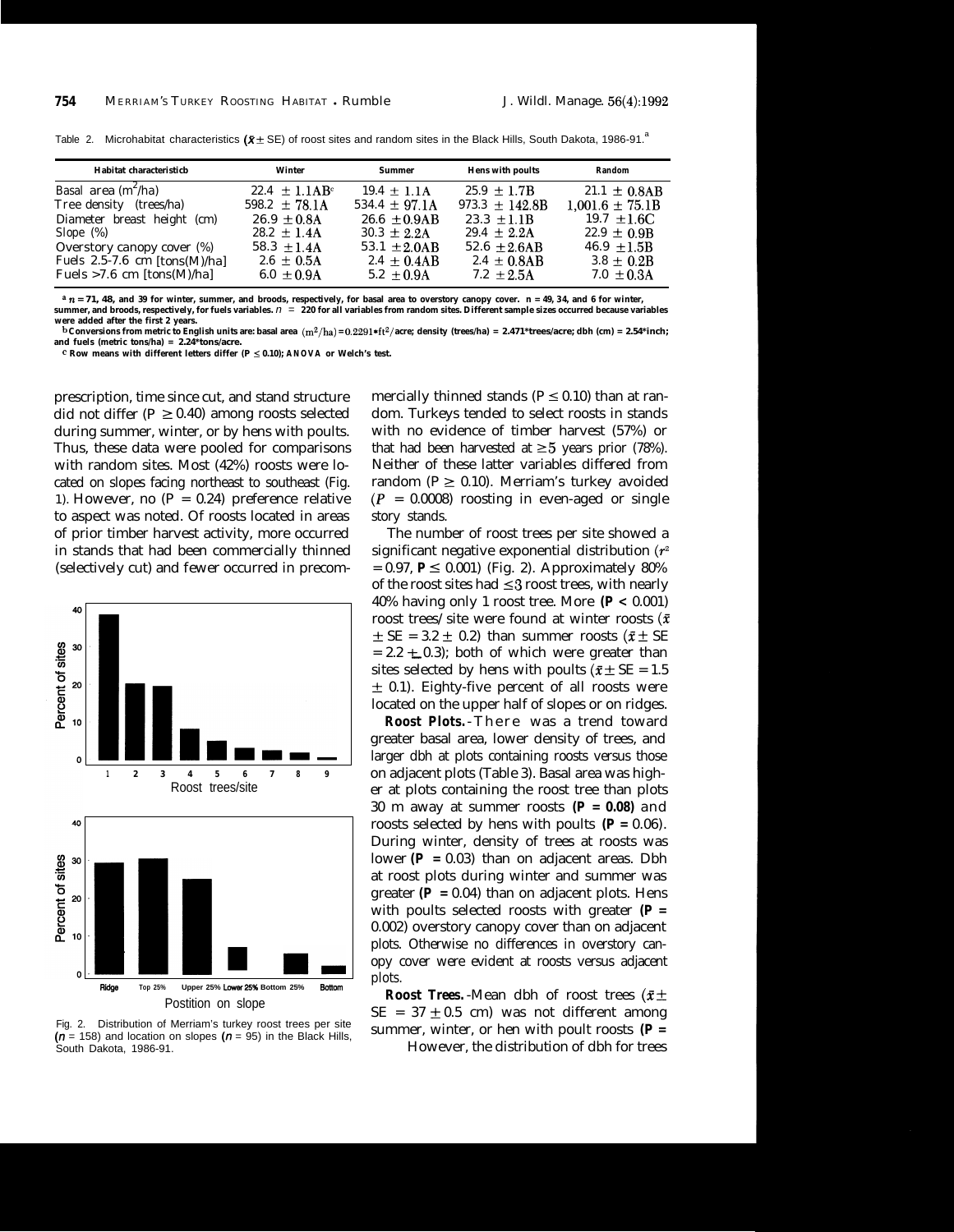

Fig. 3. Dbh of roost trees at winter ( $n = 80$ ), summer ( $n =$ 39), and hen with poult ( $n = 39$ ) roosting sites of Merriam's turkeys in the Black Hills, South Dakota, 1986-91.

selected for roosts was visibly different (Fig. 3). No differences in branch spacing ( $P = 0.80$ ) or tree height ( $P = 0.13$ ) occurred among roost categories. Mean  $(\pm SE)$  branch spacing and tree height were  $0.9 \pm 0.1$  m and  $27.0 \pm 0.4$  m, respectively. Hens with poults roosted higher (P  $= 0.03$ ) in trees (13.4  $\pm$  0.5 m) than other turkeys during winter  $(11.5 \pm 0.5 \text{ m})$ . Summer roosts averaged 12.6  $\pm$  0.6 m from the ground.

# **DISCUSSION**

# Macrohabitats

 $\overline{1}$ 

Similar use of macrohabitats between summer and winter for roosting by turkeys in my study contrasted with results of Lutz and Crawford (1987) who reported decreased use of mixed conifer habitats for roosting from winter (92%) to summer (59%). These differences may have resulted from snow accumulations in the mountains of Oregon that would force turkeys to migrate to lower elevations during winter. Turkeys in my study did not demonstrate large elevational migrations, probably because snow accumulations over 20 cm were infrequent and

| Habitat                             |                                                                  | Winter <sup>a</sup>                |                                                                             | Summer <sup>a</sup>                                             |                                                                              | Hens with poults <sup>a</sup>                             |
|-------------------------------------|------------------------------------------------------------------|------------------------------------|-----------------------------------------------------------------------------|-----------------------------------------------------------------|------------------------------------------------------------------------------|-----------------------------------------------------------|
| haracteristic                       | Roost                                                            | Away                               | Roost                                                                       | Away                                                            | Roost                                                                        | Away                                                      |
| sasal area (m <sup>2</sup> /ha)     |                                                                  |                                    |                                                                             |                                                                 |                                                                              | $24.5 \pm 1.7B$                                           |
|                                     |                                                                  | $21.7 \pm 1.1$ A<br>681.9 ± 106.5B |                                                                             |                                                                 |                                                                              |                                                           |
| <b>)ensity (trees/ha</b><br>bh (cm) | $22.8 \pm 1.1A^b$<br>435.1 ± 64.5A<br>28.8 ± 0.7A<br>56.5 ± 1.7A | $25.9 \pm 0.9B$<br>59.3 ± 1.7A     | $20.4 \pm 1.1A$<br>$485.9 \pm 107.1A$<br>$28.0 \pm 1.1A$<br>$54.6 \pm 2.1A$ | $18.9 \pm 1.2B$<br>558.7 ± 120.4A<br>26.0 ± 0.9B<br>52.7 ± 2.5A | $28.9 \pm 2.5$ A<br>913.6 $\pm$ 180.3A<br>24.4 $\pm$ 1.3A<br>62.3 $\pm$ 3.5A | $,003.1 \pm 168.2A$<br>$22.9 \pm 1.0A$<br>$47.8 \pm 3.1B$ |
| anopy cover (%                      |                                                                  |                                    |                                                                             |                                                                 |                                                                              |                                                           |

Table 3. Microhabitat characteristics (x  $\pm$  SE) at Merriam's turkey roost plots and plots 30 m from roosts in the Black Hills, South Dakota, 1986–91

Row means with different letters within categories of winter, summer, or hens with poults differed ( $P \le 0.10$ ); paired t-test. respectively, for winter, summer, and broods roost sites.  $n = 80$ , 39, and 39.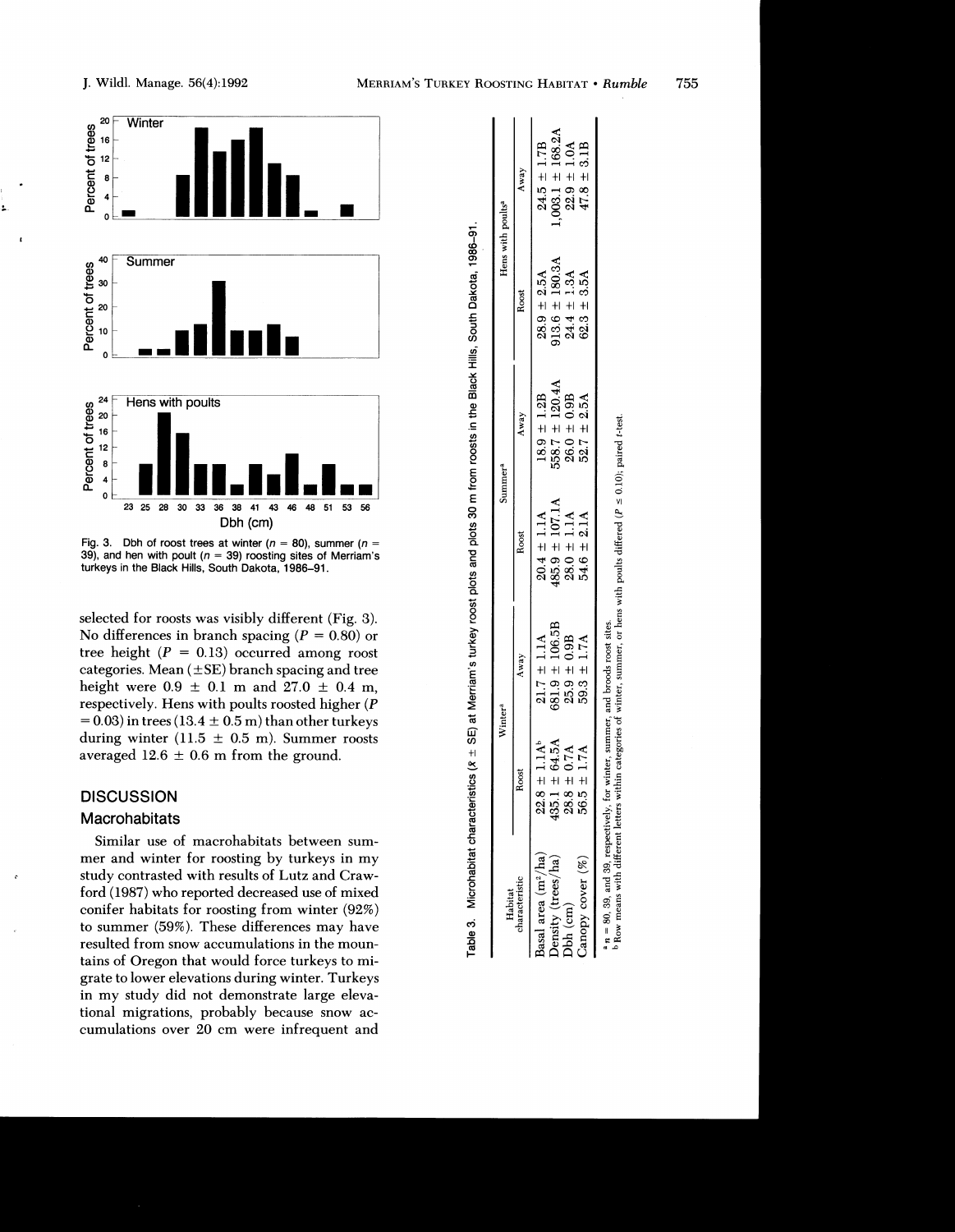short term, and because only a 500-m change in elevation was possible.

Outside of infrequent use of isolated trees in meadows, no patterns of selection for roosting were evident at the macrohabitat scale of resolution. Lutz and Crawford (1987) and Mackey (1984) also reported few deviations from expected use of low resolution habitats for roosting by turkeys.

## **Microhabitats**

*Roost Sites.* -The ability to relate vegetative characteristics of roosts among studies is difficult because of inconsistencies in the variables reported. Basal area at roost sites in my study was similar to that reported in Arizona (Scott and Boeker 1975), but was substantially less than the  $33 \text{ m}^2/\text{ha}$  reported for turkeys roosting in Douglas-fir in Washington (Mackey 1984). Overstory canopy cover was lower than reported by Mackey (1984), but was greater than reported by Lutz and Crawford (1987). Patterns of similarity or differences between basal area and overstory canopy cover are expected since these 2 variables are positively correlated (Bennett 1984, Hoover and Wills 1984:411). Densities of trees at roost sites in my study were greater than those reported by Hoffman (1968) for roost sites in Colorado.

Merriam's turkeys usually select roost sites on moderately steep (20-30%) slopes (Jonas 1966, Lutz and Crawford 1987, this study), but occasionally use relatively gentle slopes (5%) (Scott and Boeker 1975). No differences in percent slope were found at roost sites in my study. However, slopes at summer roosts have been reported to be more gentle than winter roosts (Hoffman 1968, Lutz and Crawford 1987).

Most turkeys in my study roosted near the top of slopes or on ridges, which was consistent with other studies (Lutz and Crawford 1987, Schemnitz et al. 1985). More roosts in my study had easterly aspects, but patterns did not deviate from random. Boeker and Scott (1969) postulated that first morning light was important in selection of easterly aspects at turkey roosts. Ponderosa pine, the most common tree selected for roosting by Merriam's turkeys, is associated with sites deficient in rainfall (Fowells 1965), typical of eastern slopes of mountain ranges in the western United States. As a result, easterly aspects would predominate in the landscape and could, in part, explain the selection of eastern aspects for roost sites. Northwestern winds and

weather patterns also have been suggested as factors determining selection of easterly aspects for roosts (Jonas 1966, Boeker and Scott 1969). Weather may, in part, influence location of roosts relative to aspect. More roosts with western and northern aspects were located on lower portions of the slopes compared to roosts with eastern or southern aspects in my study, which would decrease exposure to prevailing northwest winds.

Turkeys in the Black Hills selected sites for roosts that had limited or no recent timber activity. The prescription at most sites selected for roosts with evidence of cutting was a commercial thin under current management, or selective cuts under previous management. The primary difference between these prescriptions is that a commercial thin is designed to release suppressed trees in a stand for increased growth. Typical timber harvest prescriptions for the Black Hills are more drastic (i.e., overstory removal or shelterwood seed cut). Seed cut prescriptions (about 9 m<sup>2</sup>/ha basal area remaining) would be well below the average basal area at roost sites. Overstory removal, the final stage of 3-step shelterwood prescriptions, removes all the overstory if the stand has advanced regeneration (Hoover and Wills 1984:215).

Even-age management goals of ponderosa pine in the Black Hills are for stands of 14-18 m<sup>2</sup>/ha (60-80 ft<sup>2</sup>/acre) Growing Stock Levels (GSL). GSL are tree stocking levels in basal area corrected for future growth to a standard dbh of 25 cm (10 inches). GSL of 18 for trees 18 cm (7 inches) dbh would have less than 16  $m^2/ha$ (70 ft<sup>2</sup>/acre) basal area (Boldt and Van Duesen 1974). Moderate timber harvest activity in Arizona did not affect roost site selection by Merriam's turkeys, but timber harvest that left <18  $\text{m}^2/\text{ha}$  basal area caused turkeys to abandon roosts (Scott and Boeker 1975). No roosts were located in second growth timber in Colorado (Hoffman 1968). There was a statistical preference for multistory stands for roosts in my study, and roosts in Oregon were primarily located in multistory stands (Lutz and Crawford 1987). However, the direct effects on turkey roosting behavior of even-age management are still unknown.

Fewer roost trees per site occurred in my study than reported elsewhere for Merriam's turkeys. Other regions of the west averaged 5- 13 roost trees/site with up to 37/site, and winter roosts usually have more trees/site than summer roosts (Boeker and Scott 1969, Lutz and Craw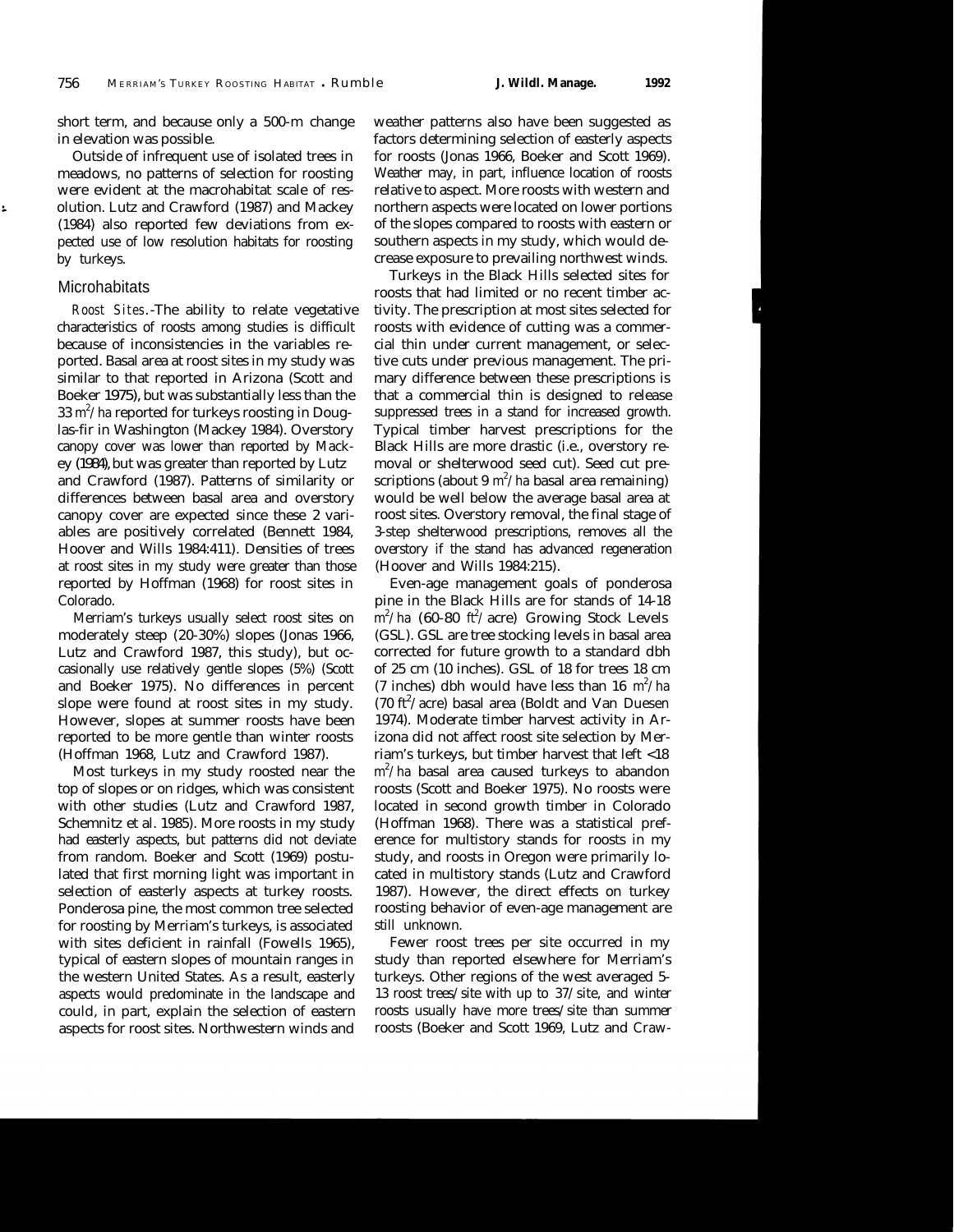I

ford 1987, this study). The highest number of roost trees per site recorded in my study was 9. Large winter flocks, typical of most Merriam's turkey range did not occur in the population I studied and could account for reported differ ences in roost trees per site. Traditional roosts with large flocks occur in some areas of the Black Hills usually at low elevations and in association with ranch operations or housing developments where turkeys obtain domestic grains.

*Roost Plots.*-Vegetative characteristics surrounding the roosts demonstrated few statistical deviations from adjacent plots, but some patterns were evident: basal areas were higher, densities of trees were lower, and average dbh was greater. Turkeys usually enter roost trees directly from below (Mackey 1984), or from open areas on the uphill side (Hoff man 1968, Boeker and Scott 1969). These characteristics at roosts may represent a combination of larger diameter trees selected for roosting (see below) and the relative open areas from which turkeys fly into roosts.

*Roost Trees.*-Large diameter trees (≥50-cm dbh) have been reported for turkey roosts in the literature (Boeker and Scott 1969, Mackey 1984, Lutz and Crawford 1987). This has led some managers and researchers to postulate that turkeys need large diameter trees for roosts. My data suggest that diameter is not the criterion for selection of roost trees by turkeys. Thirtysix percent of all roost sites had 1 or more trees 2.5 cm dbh larger than the tree selected for roosting and 16% had 1 or more trees 7.6 cm larger dbh than the tree selected for roosting within the roost plot. Trees selected for roosts in my study had layered horizontal branches spaced at intervals that allowed easy access by turkeys, and were typical of photographs accompanying previous research (Jonas 1966, Hoffman 1968, Boeker and Scott 1969). Easy access to roosts was a factor in selection of flat, layered configuration of roost trees by eastern wild turkeys (Kilpatrick et al. 1988). Layered horizontal branches are typical of trees in the Black Hills that are approximately 100 years old (G. Gire, Black Hills Nat. For., Rapid City, S.D., pers. commun.). Roost trees in Colorado averaged 160 years (Hoffman 1968) and those in Oregon were >300 years old (Lutz and Crawford 1987).

Reduced thermal expenditure has been suggested as a mechanism for the selection of certain roost tree characteristics by Merriam's turkeys (Mackey 1984). Thermoregulatory benefits of roosting in trees are more probable from reduced wind velocities than from reduced heat loss due to the overhead canopy (Kelty and Lustick 1977, Walsberg 1985). Location of roosts on easterly aspects would result in some protection from wind (Hoffman 1961) and roosting close to the tree trunk would maximize benefits of reduced wind velocity (Walsberg and King 1980, Pekins et al. 1991). However, many roosts of Merriam's turkeys were located on ridges (Boeker and Scott 1969, my study), and most turkeys observed in roost trees were on limbs away from the trunk.

The subject of thermoregulatory benefits from roosting in trees appears to be unresolved. Walsberg and King (1980) found no substantial energy conservation for American robins *(Turdus migratorius)* roosting 1-2 m from the trunk in Douglas-fir and suggested that protection from predators may be of greater importance than thermoregulatory economy. Thompson and Fritzell (1988) found thermoregulatory benefits to ruffed grouse (*Bonasa umbellus*) roosting in red-cedar *(Juniperus virginiana),* mostly due to improved radiative heat balance. Walsberg (1986) reported that night roosts in dense tree canopies improved the thermoregulatory balance of phainopepla *(Phainopepla nitens),* mostly by reducing wind velocity.

Tree heights in my study were similar to other studies (with larger dbh trees) suggesting slower growth rates of trees in those areas, and probably closer spacing of branches. Natural limb pruning occurs slowly in ponderosa pine (Fowells 1965), and older trees may be required for roosting in regions where tree growth is slow.

# MANAGEMENT IMPLICATIONS

Roost site selection by Merriam's turkeys was not evident at macrohabitat levels of resolution typical of current Forest Service monitoring plans. Habitat conditions necessary to meet roosting habitat requirements of Merriam's turkeys should come from active management. Timber management that results in stands with trees <25 cm dbh and Growing Stock Levels  ${<}22~{\rm m^2/h}$ a will reduce the availability of roosting habitat for Merriam's turkeys. If management for Merriam's turkeys is considered a priority, silvicultural prescriptions that maintain portions of the forest at basal areas  $>21 \text{ m}^2/\text{ha}$ (90 ft<sup>2</sup>/acre with trees 25-35 cm average dbh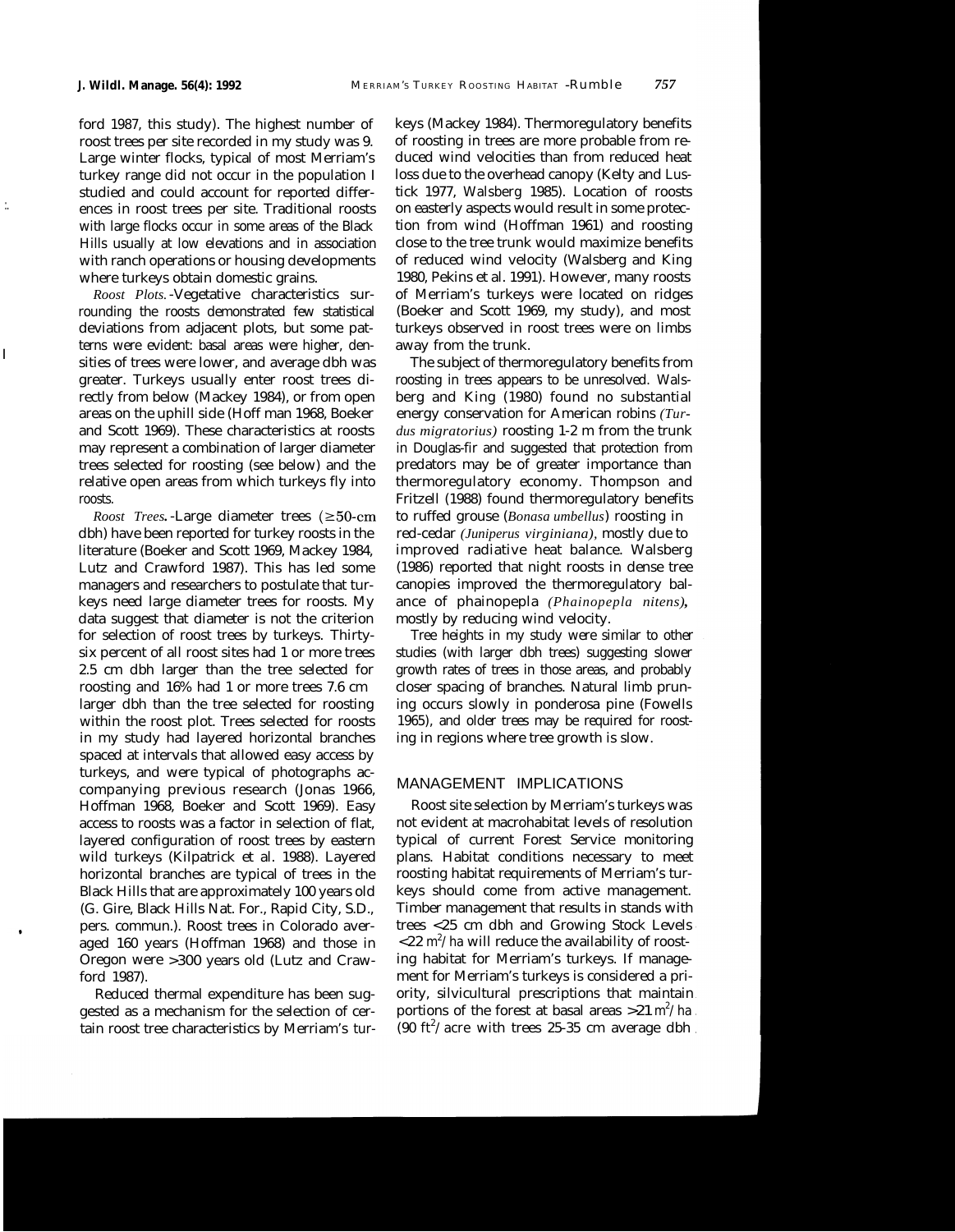should be dispersed throughout the forest and <sup>of the starling</sup> (Sturnus vulgaris) in a pine word of the starling vulgaris) in a pine word of the starling value of  $\Omega$  and  $\Omega$  in a pine word of the starling value of  $\Omega$ can be included in winter habitats (Rumble 1990). In terms of Forest Service management criteria, stands of ponderosa pine >22.5 cm dbh and 70-100% overstory canopy cover would meet these criteria. Timbered stands managed to provide roosting habitats for turkeys should include trees on the upper third of the slope with layered horizontal branches, spaced at 0.9-m intervals, in the upper half of the tree. These forest and tree characteristics may be partially related to dbh of the tree.

## LITERATURE CITED

- BENNETT, D. L. 1984. Grazing potential of major soils within the Black Hills of South Dakota. M.S. Thesis, South Dakota State Univ., Brookings. 199pp.
- BOEKER, E. L., AND V. E. **SCOTT.** 1969. Roost tree characteristics of Merriam's turkey. J. Wildl. Manage. 33:121-124.
- BOLDT, C. E., AND J. L. VAN DUESEN. 1974. Silviculture of ponderosa pine in the Black Hills: the status of our knowledge. U.S. For. Serv. Res. Pap. RM-124. 45pp.
- BRYANT, F. C., AND D. NISH. 1975. Habitat use by Merriam's turkey in southwestern Utah. Proc. Natl. Wild Turkey Symp. 3:6-13.
- B UTTERY , R. F., A ND B. C. GILLAM. 1983. Forest ecosystems. Pages 43-71 in R. L. Hoover and D. L. Wills, eds. Managing forested lands for wildlife. Colo. Div. Wildl. in cooperation with U.S. For. Serv., Rocky Mt. Reg., Denver. 459pp.
- B YERS, C. R., R. K. STEINHORST, AND P. R. KRAUS-MAN. 1984. Clarification of a technique for analysis of utilization-availability data. J. Wildl. Manage. 48:1050-1053.
- COCHRAN, W. G. 1963. Sampling techniques. John Wiley and Sons, Inc., New York, N.Y. 413pp.
- FOWELLS, H. A. 1965. Silvics of forest trees of the United States. USDA Agric. Handb. No. 271. Washington, D.C. 762pp.
- GRIFFING, J. P. 1985. The spherical densiometer revisited. Southwest Habitater. Vol. 6, No. 2, U.S. For. Serv., Reg. 3. Albuquerque, N.M. 2pp.
- HOFFMAN, D. M. 1968. Roost sites and habits of Merriam's turkeys in Colorado. J. Wildl. Manage. 32: 859-866.
- HOFFMAN, R. S. 1961. The quality of winter food of blue grouse. J. Wildl. Manage. 25:209-210.
- HOOVER, R. L., AND D. L. WILLS, editors. 1984. Managing forested lands for wildlife. Colo. Div. Wildl. in coop. with U.S. For. Serv., Rocky Mt. Reg., Denver. 459pp.
- JOHNSON, D. H. 1980. The comparison of usage and availability measurements for evaluating resource preference. Ecology 61:65-71.
- JONAS, R. 1966. Merriam's turkeys in southeastern Montana. Mont. Game and Fish Dep. Tech. Bull. No. 3, Helena. 36pp.
- will need to be developed. Roosting habitats KELTY, M. P., AND S. I. LUSTICK. 1977. Energetics should be dispersed throughout the forest and of the starling (Sturnus vulgaris) in a pine woods.
	- KILPATRICK , H. J., T. P. HUSBAND, AND C. A. PRIN-GLE. 1988. Winter roost site characteristics of eastern wild turkeys. J. Wildl. Manage. 52:461- 463.
	- LEMMON, P. E. 1956. A spherical densiometer for estimating forest overstory density. For. Sci. 2: 314-320.
	- LUTZ, R. S., AND J. A. CRAWFORD. 1987. Seasonal use of roost sites by Merriam's wild turkey hens and hen-poult flocks in Oregon. Northwest Sci. 61: 174-178.
	- MACKEY, D. L. 1984. Roosting habitat of Merriam's turkeys in south-central Washington. J. Wildl. Manage. 48: 1377-1382.
	- MILLIKEN, G. A., AND D. E. JOHNSON. 1984. Analysis of messy data: volume I-designed experiments. Van Nostrand Reinhold, Co. New York, N.Y. 473pp.
	- MOSTELLER, F., AND A. PARUNAK. 1985. Identifying extreme cells in a sizeable contingency table: probabilistic and exploratory approaches. Pages 189-224 in D. C. Hoaglin, F. Mosteller, and J. W. Tukey, eds. Exploring data tables, trends, and shapes. John Wiley and Sons, Inc., New York, N.Y. 527pp.
	- NE U, C. W., C. R. BYERS, AND J. M. PEEK. 1974. A technique for analysis of utilization-availability data. J. Wildl. Manage. 38: 541-545.
	- PEKINS, P. J., F. G. LINDZEY, AND J. A. GESSAMAN. 1991. Physical characteristics of blue grouse winter use-trees and roost sites. Great Basin Nat. 51:244-248.
	- PETERSEN, L. E., AND A. H. RICHARDSON. 1975. The wild turkey in the Black Hills. Tech. Bull. No. 6, S.D. Game, Fish and Parks, Pierre. 51pp.
	- PHILLIPS, F. 1980. A basic guide to roost site management for Merriam's turkeys. Wildl. Digest, Abstr. No. 12. Ariz. Game and Fish Dep., Phoenix. 6pp.
	- RUMBLE, M. A. 1990. Ecology of Merriam's turkeys *(Meleagris gallopavo merriami)* in the Black Hills, South Dakota. Ph.D. Diss., Univ. Wyoming, Laramie. 169pp.
	- SCHEMNITZ, S. D., D. L. GOERNDT, AND K. H. JONES. 1985. Habitat needs and management of Merriam's turkey in southcentral New Mexico. Proc. Natl. Wild Turkey Symp. 5:199-231.
	- SCOTT, V. E., AND E. L. BOEKER. 1975. Ecology of Merriam's wild turkey on the Fort Apache Indian Reservation. Proc. Natl. Wild Turkey Symp. 3: 141-158.
	- STEEL, R. D. G., AND J. H. TORRIE. 1980. Principles and procedures of statistics: a biometrical approach. McGraw-Hill, Inc., New York, N.Y. 633pp.
	- THOMAS, D. L., AND E. J. TAYLOR. 1990. Study designs and tests for comparing resource use and availability. J. Wildl. Manage.
	- THOMPSON , F. R., AND E. K. FRITZELL. 1988. Ruffed grouse winter roost site preference and influence on energy demands. J. Wildl. Manage. 52:454- 460.

 $\mathbf{r}$